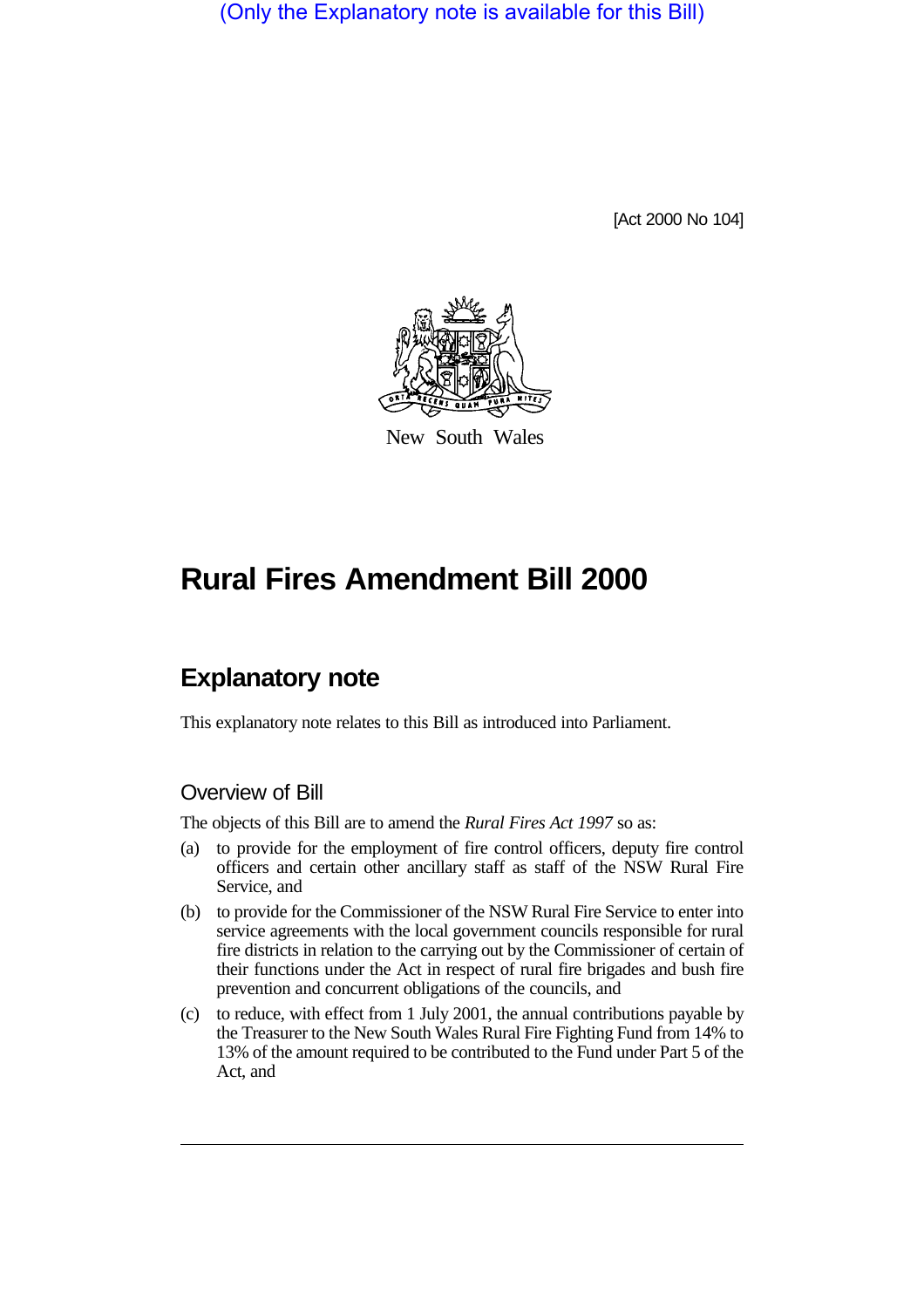Rural Fires Amendment Bill 2000 [Act 2000 No 104]

Explanatory note

- (d) to increase, with effect from 1 July 2001, the annual contributions payable by local government councils to the New South Wales Rural Fire Fighting Fund from 12.3% to 13.3% of the amount required to be contributed to the Fund under Part 5 of the Act, and
- (e) to clarify the ambit of the powers that may be exercised by rural fire brigade officers for the purpose of controlling or suppressing a fire or protecting persons or property from an existing or imminent danger arising out of a fire, incident or other emergency, and
- (f) to make it explicit that a fire permit is not required to light a fire for the purpose of back burning and that no notice is required to be given before a fire is lit for that purpose, and
- (g) to make it clear that the NSW Rural Fire Service can provide advisory services in places outside New South Wales, and
- (h) to remove the requirement for local government councils to obtain the approval of the Minister before agreeing to combine or transfer responsibility for and in respect of their rural fire districts, and
- (i) to make other minor amendments and amendments by way of statute law revision.

# Outline of provisions

**Clause 1** sets out the name (also called the short title) of the proposed Act.

**Clause 2** provides for the commencement of the proposed Act on a day or days to be appointed by proclamation.

**Clause 3** is a formal provision giving effect to the amendments to the *Rural Fires Act 1997* set out in Schedule 1.

**Clause 4** is a formal provision giving effect to the amendments to various laws set out in Schedule 2.

## **Schedule 1 Amendments**

### **Transfer of fire control officers, deputy fire control officers and designated fire control officers**

**Schedule 1 [30]** inserts a new Part 4 (clauses 14–19) into Schedule 3 to the Principal Act. The Part provides for the transfer of employment of fire control officers, deputy fire control officers and certain ancillary fire control officers (to be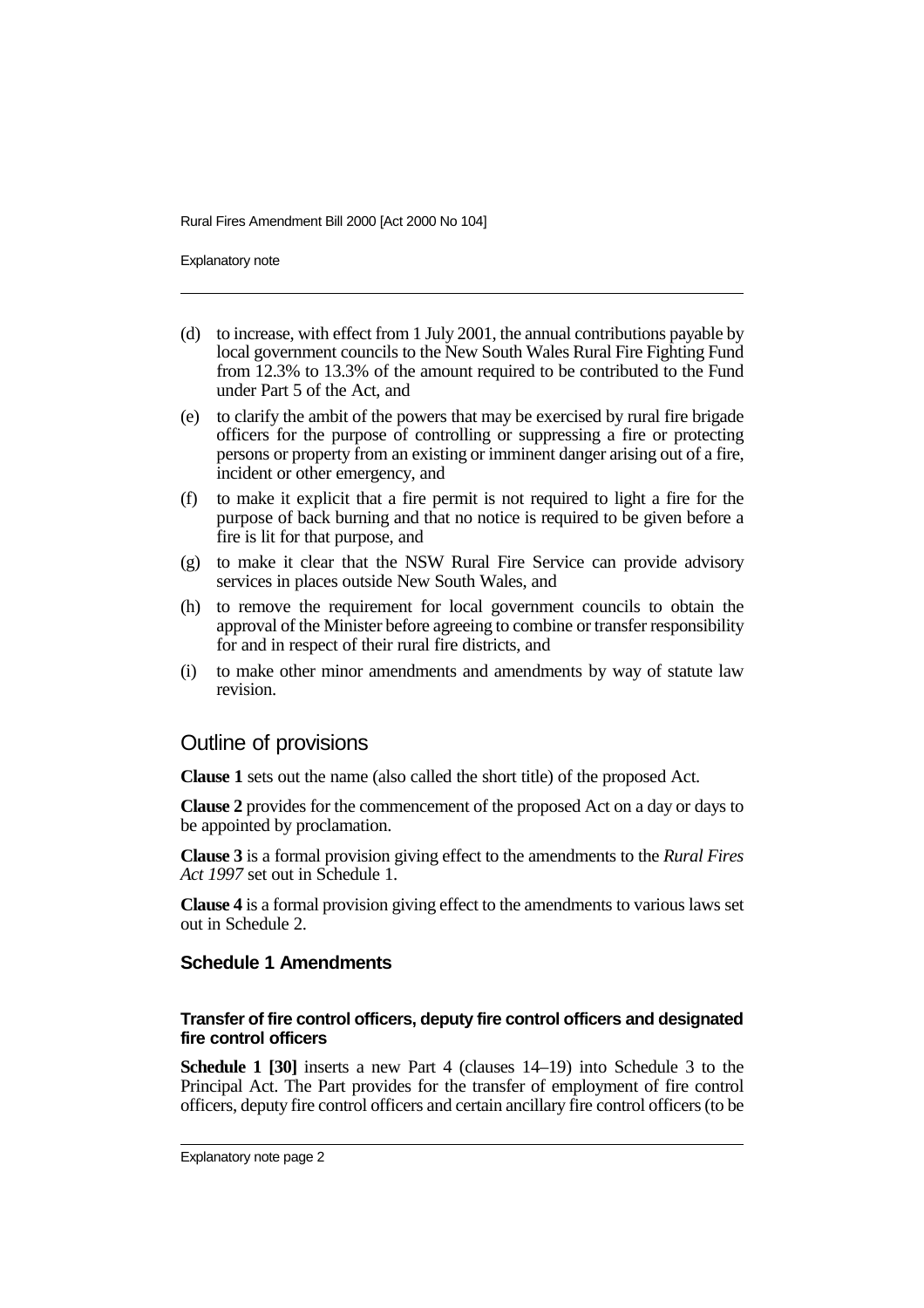Rural Fires Amendment Bill 2000 [Act 2000 No 104]

Explanatory note

designated by the Commissioner and the local authorities) from local authorities to the Department of Rural Fire Service of the Public Service by an order of the Governor published in the Gazette (clause 15). It preserves certain of the employment conditions and accrued leave and other entitlements of the transferred officers (clauses 16 and 17) and provides for the funding of their accrued entitlements by their former employers (clause 18).

The superannuation rights of the transferred officers will in general be covered by the *Superannuation Administration (Local Government Superannuation Scheme Transitional Provisions) Regulation 1997* which provides for a degree of mobility to and from the local government superannuation scheme and the public sector superannuation schemes, as envisaged by section 128A of the *Superannuation Administration Act 1996*. **Schedule 2.3** contains an amendment to that Act to enable those officers not so covered to be given the option of remaining in the Local Government Superannuation Scheme.

**Schedule 1 [4], [5], [7], [8], [13]–[20], [28] and [32]** contain consequential amendments.

### **Service agreements**

**Schedule 1 [9]** inserts proposed section 12A into the Principal Act. It provides for the entry into service agreements as described in paragraph (b) of the Overview of this Bill.

# **Contributions to New South Wales Rural Fire Fighting Fund**

**Schedule 1 [25]** amends section 108 of the Principal Act as described in paragraph (c) of the Overview of this Bill.

**Schedule 1 [26]** amends section 109 of the Principal Act as described in paragraph (d) of the Overview of this Bill.

**Schedule 1 [30]** inserts a new clause 19 into Schedule 3 to the Principal Act so that the amendments to sections 108 and 109 will take effect from 1 July 2001.

# **Powers of rural fire brigade officers**

**Schedule 1 [10]** and **[11]** amend section 22 of the Principal Act as described in paragraph (e) of the Overview of this Bill. Section 22  $(1)$  is substituted to put it beyond doubt that an officer of a rural fire brigade or group of fire brigades can, for the purpose of controlling or suppressing a fire or protecting persons or property from an existing or imminent danger arising out of a fire, incident or emergency, not only exercise any function expressly conferred on the officer by or under the